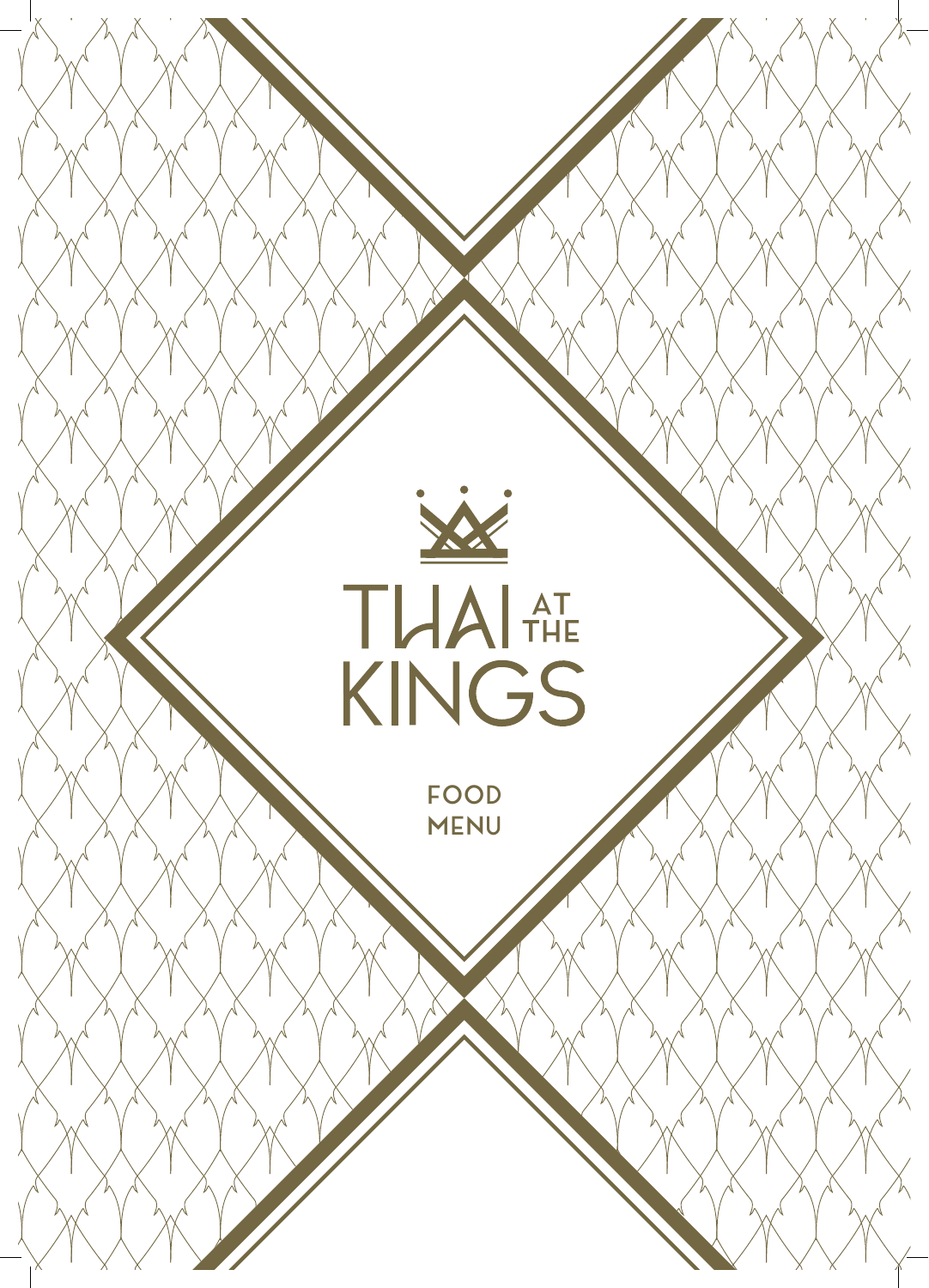#### **STARTERS**

**1. Thai Chicken Wings** 

Marinated and deep-fried chicken wings in Thai style served with sweet chilli sauce – £7.50

**2. Yang** 

Steamed New Zealand mussels with Thai fine herbs, lemongrass, and fresh sweet basil – £8.95

**3. Pork Dumplings** Steamed pork dumpling skewers served with a sour sauce

 $- f7.50$ 

#### **4. Thai Basil Starter Selection**

A selection of starters, suitable for 2 people, contains chicken satays, pork toasts, chicken spring rolls, prawn rolls, and gyoza (extra £9.95 pp) – £15.00

#### **5. Gai Satay**

Marinated strips of barbecue grilled chicken fillets, served with a peanut sauce – £7.50

**6. Kanompang Naas Moo**

Minced pork and sesame on toast, served with a sweet chilli sauce – £7.50

#### **7. Tord Mun Pla**

Homemade Thai fishcakes made from our recipe of minced fish, blended with green beans, lime leaves, chili and other spices. Served with a sweet chilli sauce – £8.50

#### **8. Gung Tempura**

Tiger prawns and onion rings in a light crispy batter, served with a sweet chilli sauce – £8.50

**9. Por Pia Gia**

Thai spring rolls filled with minced chicken and mixed veg, served with a plum sauce - £7.50

#### **10. Pla Muk Tod**

Marinated lightly battered squids, served with a sweet chilli sauce – £8.50

#### **11. Gradoog Moo**

Pork spare ribs coated with our own special marinade and cooked until the meat almost falls off the bone – £8.50







Thai traditional spicy soup with mushrooms in a hot and sour soup, flavoured by lemongrass, lime leaves and chili

#### **22. Tom Kha Soup**

A rich aromatic soup made from fresh cooked mushrooms in coconut milk and flavoured with lemongrass, lime leaves and galanga.

Chicken – £7.50 King Prawns – £8.95

Seafood – £9.95 Mushrooms – £7.50

# VEGETABLE STARTERS

**12. Thai Basil Vegetable Starter Selection**

A mixed selection of vegetable starters for two people, vegetables in batter, gyoza, sweetcorn cake, vegetable spring rolls and vegetable satay (extra £8.95pp) – £14.00

**13. Satay Pak**

Char-grilled vegetable skewers served with peanut sauce  $- f7.50$ 

**14. Por Pia Jay** Thai spring rolls filled with mixed vegetables and vermicelli, served with a plum sauce - £7.50

**15. Gyoza Pak**

Mixed vegetables in wrappers and deep-fried until crispy, served with a sweet chili sauce - £8.50

**16. Pak Tord** Mixed battered vegetables, served with a sweet chilli sauce – £7.50

**17. Tord Min Khao Phod** Deep-fried sweetcorn mixed with special batter and served with sweet chili sauce – £7.50

### $\boldsymbol{\times}$

#### SALADS



つかん

X

Traditional spicy Thai green papaya salad. Shredded vegetables, tomatoes, garlic, and chilis are pounded in a stone mortar together with Thai preserves and spices (add grilled tiger prawns extra £3) – £9.95

#### **19. Yum Pak**

Thai spicy salad with mixed vegetables in a lime juice, chilis and fresh coriander dressing – £7.95

#### **20. Crispy Chicken Salad**

Crispy fried chicken, dressed with a three flavour Thai sauce – sweet, sour and chili – £8.95



X

#### SIDE DISHES

**53. Thai Jasmine Rice** – £3.50 **54. Egg Fried Rice** – £4.50 **55. Thai Sticky Rice** – £4.50 **56. Coconut Rice** – £4.50 **57. Egg Noodles** – £3.50 **58. Chips** – £3.50 **59. Stir-fried Mix Vegetable** – £5.95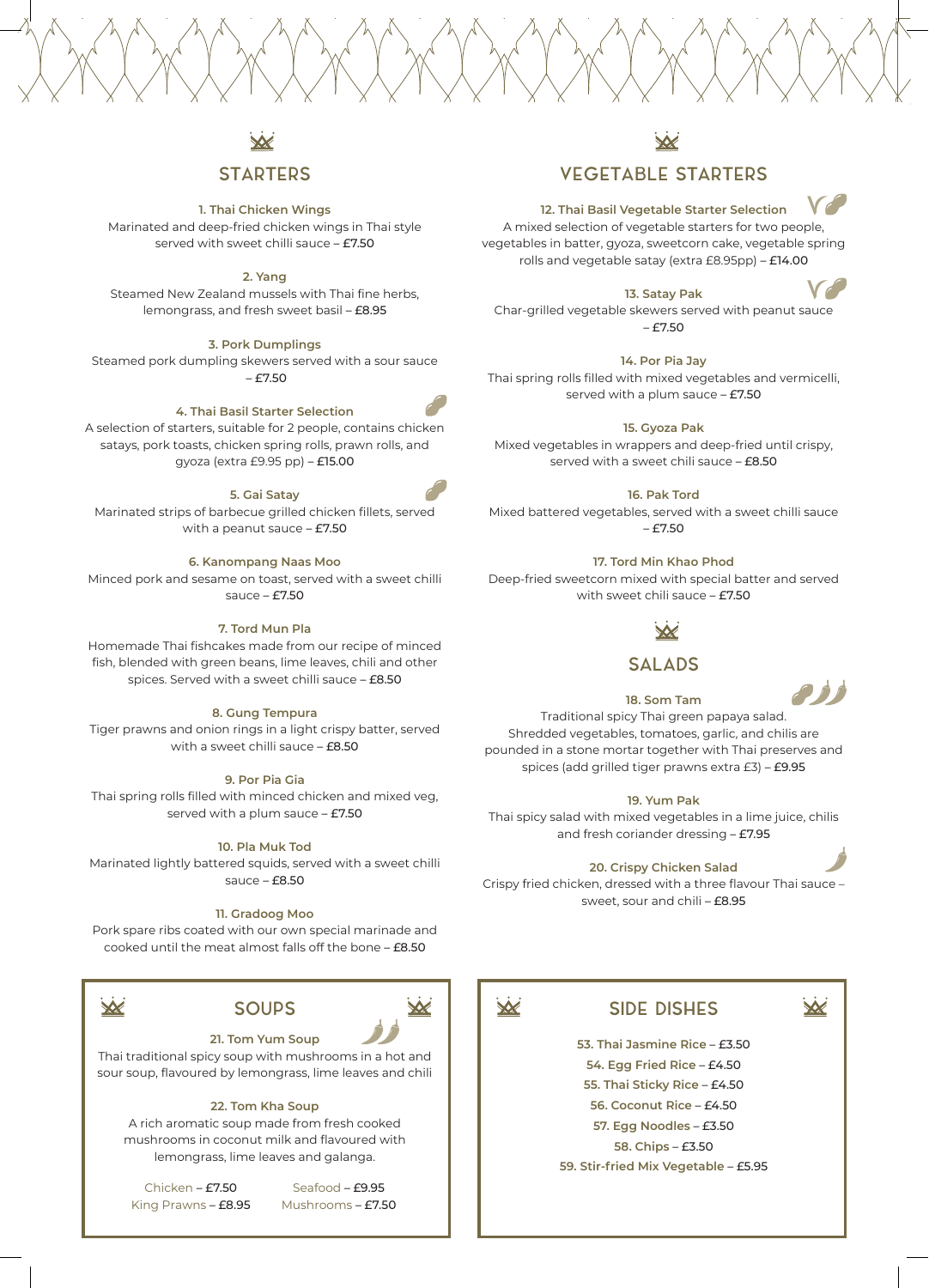## MAIN COURSES



### **CURRY**

#### **23. Lamb Shank Massam**

Slow cooked lamb shank in a rich coconut sauce with peanut, onions, and potatoes – £17.95

#### **24. Crispy Chicken Breast Curry**

A lightly battered chicken breast served with a red curry sauce. With evaporated milk, red and green pepper, topped with aromatic lime leaves and basil – £13.95

#### **25. Roasted Duck Curry**

Roast duck red curry, a rich and spicy dish made from coconut milk and red curry paste, flavoured with pineapple, tomatoes, and sweet basil – £14.50



**26. Jungle Curry**  Thai spicy jungle curry with chicken, beef, pork or loads of vegetables without coconut milk

#### **27. Thai Green Curry**

Classic Thai green curry with peppers, courgettes and bamboo shoots, cooked in coconut milk, flavoured with sweet basil and lime leaves

#### **28. Red Curry**

Thai red curry with peppers, courgettes and bamboo shoots, cooked in coconut milk, flavoured with sweet basil and lime leaves

#### **29. Yellow Curry**

Thai yellow curry with potatoes and onions – fairly mild with rich Thai coconut milk

#### **30. Massaman Curry**

Thai Massaman curry is a mild, savoury, and slightly sweet curry with peanuts, onions, potatoes, and fragrant spice undertones such as cumin, cardamon, and cinnamon

#### **31. Panaeng**

A rich and aromatic dried curry made from red curry paste and coconut milk

#### **32. Chuu-Chee**

Cooked in a dried red curry paste with coconut milk and lime leaves

#### Chicken/Beef/Pork – £11.95

Deep-fried Seabass/Salmon – £15.50 King Prawns – £15.95 Duck – £14.50 Vegetable and Tofu –  $E10.95$ 



**33. Pad Med Mamuang** Stir fry dish with cashew nuts, mushrooms, onions, green and red peppers

**34. Pad Khing** Stir-fry dish with pepper, mushrooms, spring onion and ginger

**35. Pad Graprao** Spicy and aromatic dish, stir fried with fresh chilies and basil leaves

**36. Pad Priew Wan** Stir-fry dish with onions, pepper, cucumber, tomato and pineapple in a sweet and sour sauce

**37. Pad Num Mon Hoy** Stir-fry dish with carrot, broccoli, pepper and oyster sauce

**38. Pad Prik Thai Dum** Stir-fry dish with black pepper, onions, spring onion in chef's special sauce

**39. Pad Prik Pao** Stir-fry dish with onion, spring onion and pepper in a light Thai chilli oil

**40. Pad Black Bean Sauce** Stir-fry dish with vegetables in a black bean sauce

> Chicken/Beef/Pork – £11.95 Deep-fried Seabass/Salmon – £15.50 King Prawns – £15.95 Duck – £14.50 Vegetable & Tofu – £10.95

## $\boldsymbol{\times}$

### RICE AND NOODLE DISH

**41. Pad Thai**

One of the most famous Thai dishes. Stir-fried noodles with Pad Thai sauce, egg, bean sprouts and vegetables. Served with ground peanut and dry chilli

#### **42. Khao Pad**

Stir-fried Thai Jasmine Rice with egg and vegetables

Chicken/Beef/Pork – £12.50 King Prawns – £12.95 Vegetable & Tofu  $-$  £11.50  $\sqrt{ }$ 

Please inform staff of any food allergies on ordering  $\bigvee$  Suitable for Vegans Contains nuts  $\bigcirc$  Heat level